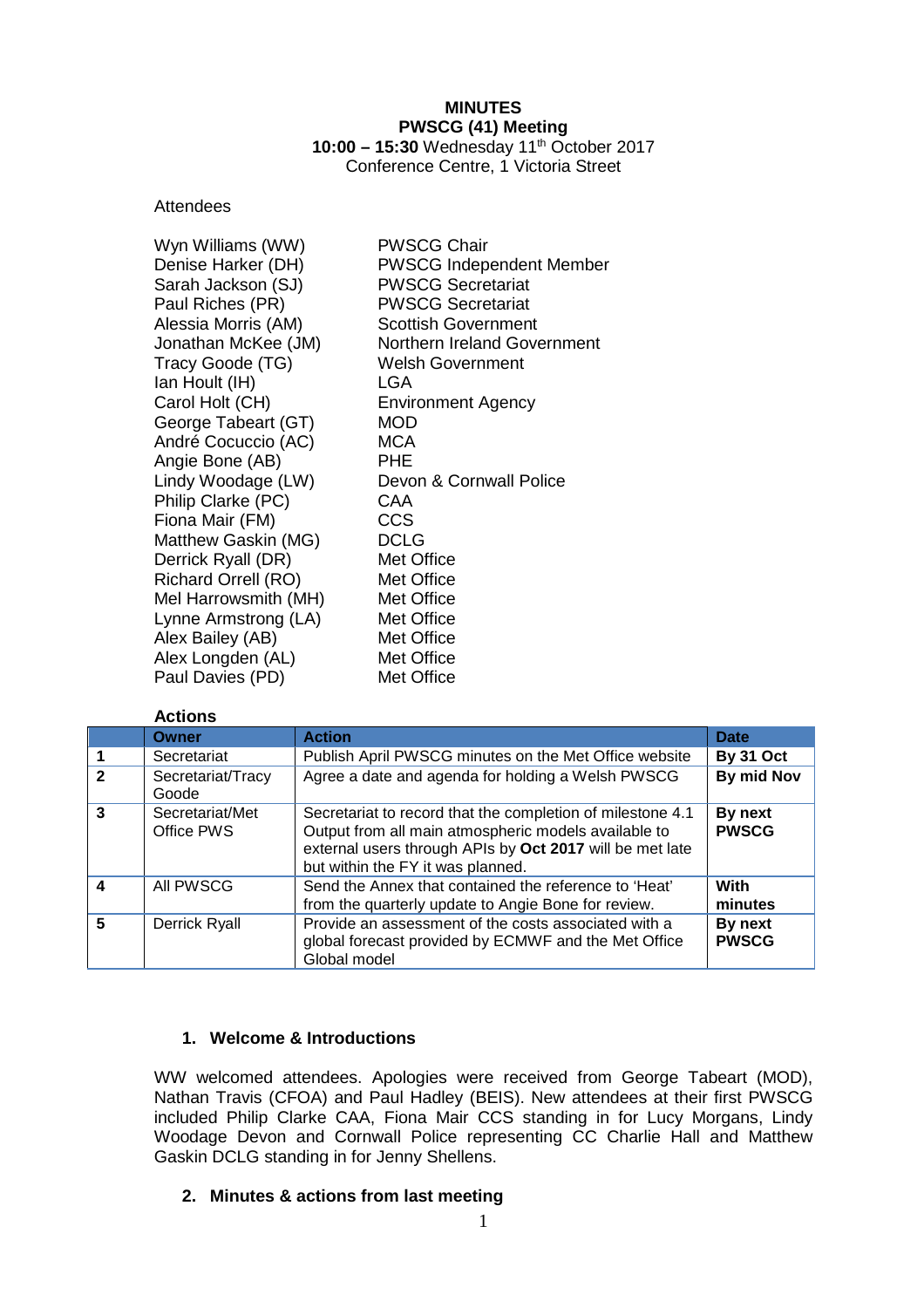PR updated the group on progress since the last meeting. Progress made across all areas, discussions ongoing to fix a date for the Welsh PWSCG meeting. The Secretariat will follow up with TG in the following week.

### **3. PWSCG Chair's Update**

WW referred to the Chairman's report which summarised his activity since the April meeting. WW attended the Inter-Departmental Met Office Strategy Group (IMOSG) on 27 April providing a view from the PAG on the progress Met Office has made with the Transformation and Efficiency programme (T&E). Other engagements included attending the responder survey feedback meeting, attendance at PAG-Reach, PWSCG Scotland and PWS Assurance group. WW referred to the points raised by GT sent in writing ahead of this meeting about the postponement of the IMOSG meeting and the impact that may have in keeping up pressure on Met Office to deliver the T&E programme.

### **4. Independent Member's Report**

DH referred to the report summarising her engagement since April which has focussed on the work of the Media and Reach sub-Group (MARG) and engagement with broadcasters. DH was pleased to report that the Met Office had worked hard to resolve some emerging issues linked to the PWMS and the upgrades to the graphics package which a couple of broadcasters had raised in their one to one meetings with DH and PR in the spring. Measures have been put in place to better manage the customer relationship with broadcasters to ensure that there is an effective and open channel of communication between the media services team and PWMS users.

# **5. Met Office Update**

DR provided an overview as part of the quarterly summary of Met Office activity. The group were taken through the weather trends experienced over the summer. Summer 2017 was wetter than average with much of the forecasting challenge stemming from the convective rainfall that dominated. This was evident in events such as Coverack. DR touched on other areas of improvement such as the improvements to the NSWWS which MH and her team have delivered.

The group were informed about the Met Office work in forecasting and tracking the Atlantic hurricanes which have plagued the Caribbean this season. The Met Office global model, and a nested high resolution model which was setup specifically for Hurricane Irma, performed well and in particular in predicting the track of hurricane Irma and the timing of its sharp turn northwards and subsequent track across Florida. There was a lot of collaborative working with the US during this period with positive feedback received. IH being in the US at the time informed the group that the UK Met Office was reported on very positively in TV broadcasts stateside. Met Office provided support and up to date information to UK Government during the period reporting in to COBR. The PWS funds a significant proportion of the MO global guidance unit which played a significant role in ensuring the MO expertise was used to the maximum to help protect lives and support decision making in the deployment of resources.

The group were informed about the major model upgrade 'PS39' which had delivered a number of significant improvements. The global model can now be run at a 10km resolution which is improving model outputs and in particular the medium and short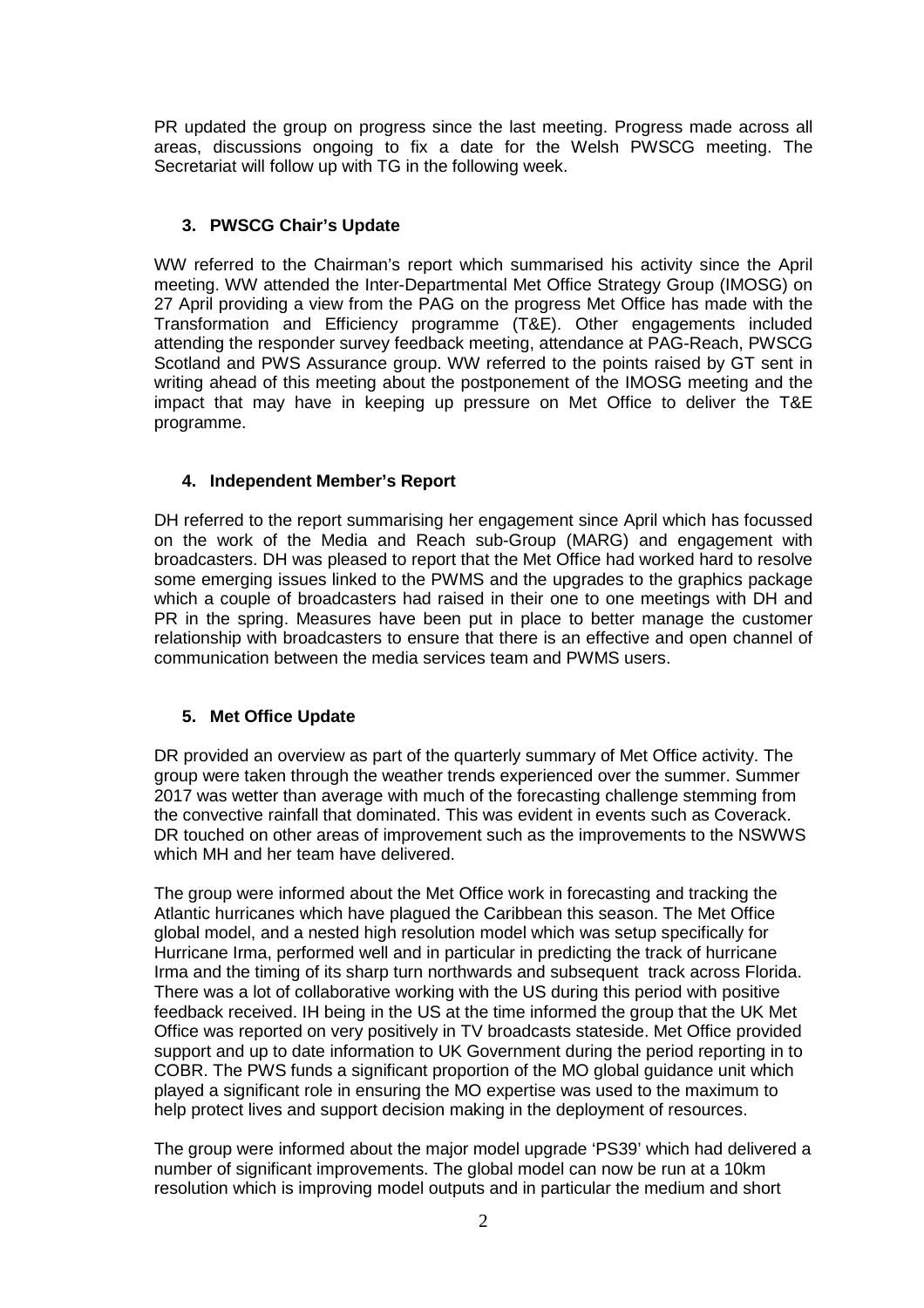term model accuracy. The UK model can now be run on an hourly basis out to 12 hours which improves very short period forecasts. A number of other important improvements delivered such as enhanced physics to improve forecasting of cloud and precipitation and an increase in the number of ensemble members. Another key improvement is the 'Decoupler' which will have a significant impact on managing data volumes and reducing complexity. This introduction is a key component of the T&E programme and is the first part of the technology project to complete.

On the theme of 'Reach' DR spoke about the overhaul and improvements made to the web pages and also the continued evolution and improvements made to the MO App. The App now has an average rating of 4.4/5 across both iOS and android and a total of 3.8 million users. The app has a strong retention rate post download compared to standard industry figures.

On PWMS there were a number of enhancements made in the summer, increased resolution and expanded UK area within the graphics package to help provide more detail on approaching weather and interventions made to improve service levels. The upgrade to the graphics package was very well received by broadcasters.

As the 30<sup>th</sup> anniversary to the Great Storm of 1987 approaches the MO have used this as an opportunity to showcase just how much has changed since that time in terms of accuracy of forecasts and the introduction of NSWWS. There are a number of media related opportunities linked to the interest in the anniversary of this event that are being utilised to demonstrate how far the organisation has come in that time.

#### **6. Severe weather and subjective verification**

MH provided the group with an overview of the notable severe weather events since the last meeting. The major events highlighted were the high wind event on  $5/6<sup>th</sup>$  June, the rain event 18<sup>th</sup> July (Coverack, Cornwall) and rain/flooding event 22/23<sup>rd</sup> August (Derry, N. Ireland). The group were informed about the subjective verification process that occurs between the Met Office and BEIS. These are routinely conducted for any amber and red warnings and when requested on yellows where there are specific circumstances that require investigation. The group were taken through each event and given a read out of the verification discussions that took place. An assessment of the Met Office score is made by BEIS and a range of factors are considered such as the accuracy of the warning area, timing and impact levels observed and how that matched the warning issued. The Met Office have an overall target of 72% of warnings should provide good or excellent guidance and if the number of poor guidance issued hits 20% of warnings issued an improvement plan must be instigated.

The group discussed the events. On Coverack, LW spoke about her experience in the de-brief after the event which highlighted the need for greater community resilience so people are prepared for such short notice events. The challenge of predicting such localised, short, sharp convective events is recognised. This was evident in the rainfall readings local to Coverack where to the north a gauge recorded 105mm in one hour and one to the west only 0.5mm. JM in his experience in N. Ireland felt having more information about when an event is likely to end would be helpful. Communication both with responders and the general public is a key consideration for building an approach to relaying messages for short notice events.

The event in Northern Ireland was discussed. The Met Office spoke about the weaker model performance and the group questioned what the MO is doing in recognition of the weaker performance on convective events. JM believed the overall response to the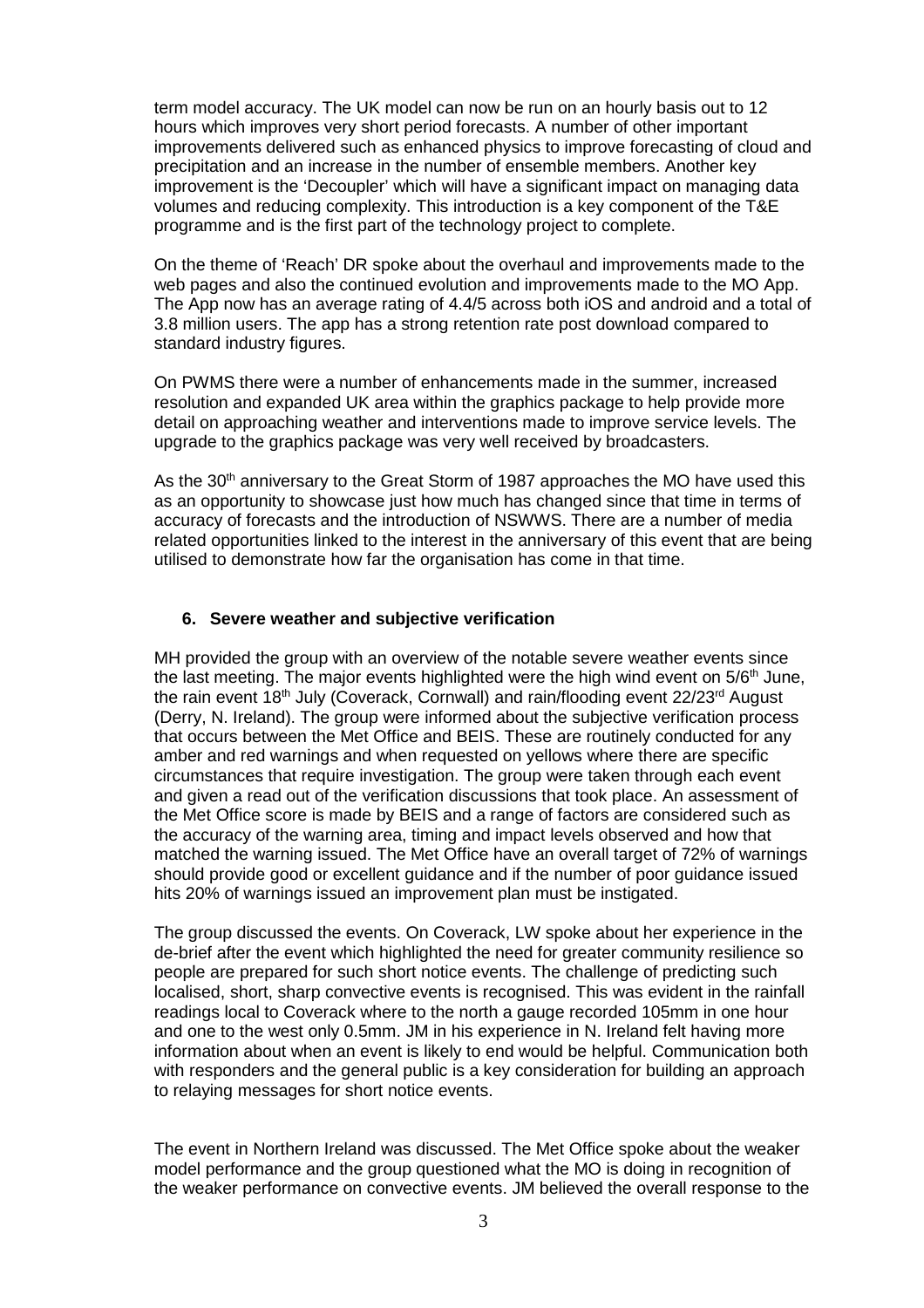event was good but highlighted more could be done to explain the difficulty of predicting convective rainfall events. JM didn't get a feeling the general public were critical of the forecast. JM spoke about the authoritative voice of the MO being important in N. Ireland especially as they do not have their own Flood Forecasting Centre. CH said the Environment Agency have been grappling with similar situations around flooding in England and recognise the challenge to be better at communicating the extremes that could be experienced especially in communities at greatest risk. JM acknowledged that there is a distinction to be made between the information coming from model runs that provide weak signals to the good work of the advisors during such events.

### **7. National Capability**

PD provided a detailed overview of the benefits of the new model upgrades from July. The key improvements being:

- Future changes to model resolution can be applied without significantly impacting on products and services - faster pull-though of science changes into services
- Probability of high impact global weather events sampled more finely enhancing guidance
- Enhanced physics is expected to provide improved forecasts of cloud and precipitation
- Guidance provided through short term UK forecasts expected to improve
- Enhanced representation of tropical cyclones within global model is expected

The introduction of the data decoupler is filtering and rationalising data quantities so data is compressed but the detail is not lost. Other Met Services such as Canada and Australia see this as a massive leap forward by the UK. Enhanced physics is expected to provide improved forecasts of cloud and precipitation. PD spoke about the continued challenge of forecasting convective rainfall events and noted that no country has solved this issue yet. This links to the improvements that are expected in short term UK forecasts or nowcasting. One area of focus for Met Office is to be better at lifting signals from the model and bringing together all the elements that go into a forecast e.g. models, radar to improve the short term 0-6 hour forecast timeline.

PD spoke about the Met Office model performance in relation to hurricane Irma and the accuracy with which the model picked up the sharp turn the hurricane took at Cuba. This event provided the opportunity for a working/learning exercise with the US.

In summary, the latest model upgrade (PS39) provides a step change in terms of resolution and setting the foundation for the future. Future model upgrades will provide additional leaps forward in terms of new physics and a change in ensemble predictions. However, it will always be difficult to predict convective rainfall events, additional tools will still be required for forecasters to predict such events.

### **8. Delivering Efficiencies and Review of PWS Scope**

DR provided an update on the need to deliver efficiencies through the PWS programme and how this links to the wider Transformation and Efficiency (T&E) programme being taken forward at Met Office. The task is to deliver a £10m reduction in PWS costs by April 2019 whilst preserving the shape and integrity of services. The PWS contribution to the overall T&E programme is circa £7.5m pa. There are a set of 14 T&E technical projects that have a strong PWS input and will support the future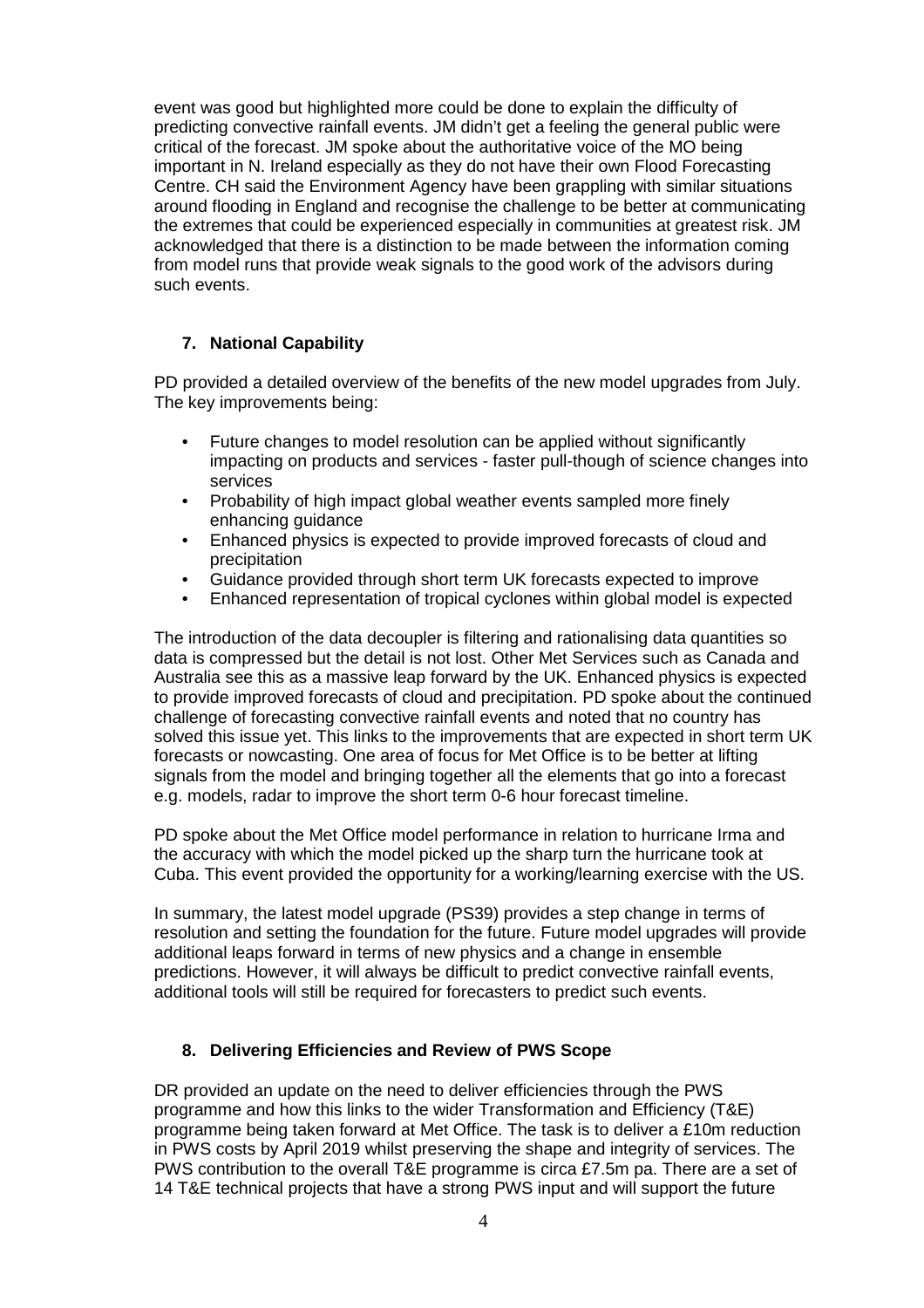improvements such as the transition to providing services via a cloud infrastructure. Overall the Met Office remain reasonably confident that the broad shape and scope of the PWS can be sustained through to 2019/20. There is the potential for some impacts, namely the slowing down in the pace of the pull through benefits from satellites, science and the HPC. There will be a reduced scope for product development over the next two/three years and some impact on the resilience of staff, processes and systems. The group agreed that the programme of change presented by the Met Office PWS team is the right approach to take in terms of meeting the cost savings required but minimising and impact on services. The group noted that the original target for the PWS under the Comprehensive Spending Review was for a £10m saving. If however further cuts are required which would impact on the services under PWS, PWSCG request that the issue is brought back to them for further scrutiny and consideration.

### **9. Performance 2016/17**

AL provided the group with an update on milestone 4.1: Output from all main atmospheric models available to external users through APIs by **Oct 2017.** Making data accessible is an obligation that Met Office like other public sector organisations has to comply with such as the re-use of public sector information Regulations and Inspire Directive. Release of data can facilitate innovation and growth as well as avoiding state aid implications, provide significant in-direct reach for the PWS and supporting a competitive private meteorological market. AL informed the group about the data challenges that stem from data volumes growing exponentially and that alone can act as a data sharing barrier due to the sheer scale and associated financial and physical barriers that arise. The Met Office are therefore addressing this challenge and recognise that existing methods of data supply will no longer be fit for purpose. Moves towards an API data supply model will provide users with the flexibility they require. The Met Office is looking at moving to a single platform to access their data which will simplify customer experience. This includes positioning 'DataPoint' as the gateway for all data customers. AL highlighted a number of benefits for both the Met Office and customers from the proposed changes. For the Met Office they are providing a simplified approach to data provision and will be able to better track data usage and have a fuller transparency of costs and a better understanding of the true value of their data. For customers, it will be easier to discover what datasets exist, will have the flexibility to select and handle only the data they require. It will be easier for customers to integrate Met data within their own virtual data infrastructures and provide greater transparency over costs.

SJ reminded the group that this milestone is due for completion in October. Good progress has been made with this activity but the final elements required to meet the detail in the milestone will be in place by end March 2018. The group were content that this should be recorded as a 'late' delivery of the milestone but within the financial year it was originally planned for. In accordance with the approach to measuring and monitoring milestones in the CSA, the Met Office will draft a CSA change to record the flexibility agreed in delivering this milestone. It will also be reflected in the end of FY report.

#### **10. Secretariat Update**

SJ updated the group on the recent PAG PWS Assurance group meeting which focussed on the delivery of efficiencies and the progress towards the savings required under the CSR settlement. PR provided a summary of the first PAG-Reach meeting held in May which provided the opportunity to assess more closely the strategy the Met